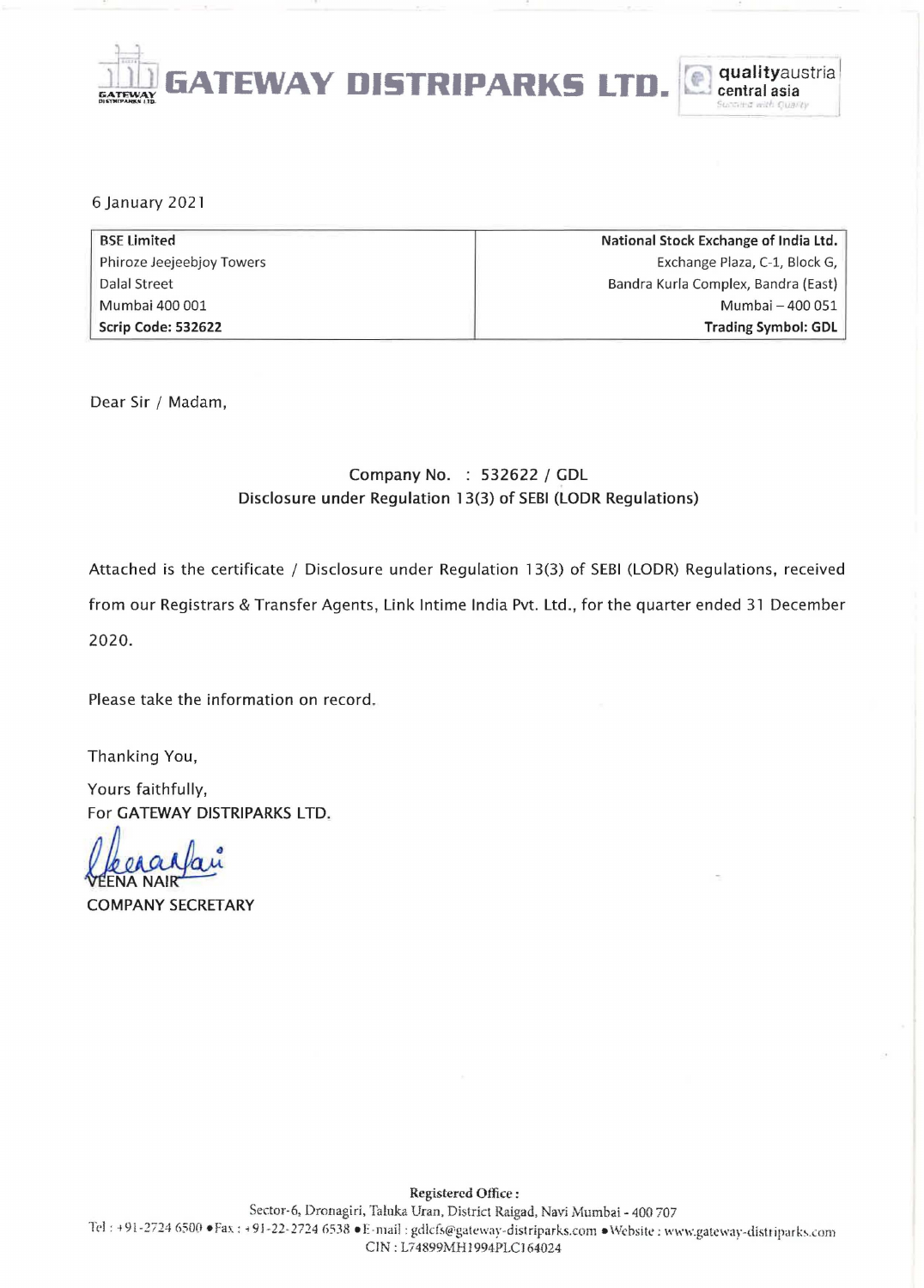

Link Intime India Pvt. Ltd. CIN: U67190MH1999PTC118368 C-101, 247 Park, L. B. S. Marg, Vikhroli (West), Mumbai - 400 083. Tel.: +91 22 4918 6000 Fax: +91 22 4918 6060 E-mail: mumbai@linkintime.co.in Website : www.linkintime.co.in

Date: 05.01.2021

To. Company Secretary Gateway Distriparks Limited Sector -6, Dronagiri, Taluka Uran. Dist Raigad Navi Mumbai -400707

Sub: Statement of Investor complaints for the Quarter ended 31st December 2020 under Regulation 13 (3) of the SEBI (Listing Obligations and Disclosure Requirements) Regulations, 2015.

We are the Registrar and Transfer Agent for Gateway Distriparks Limited. This is to certify that we have received any complaint letter from the shareholder for the period 01.10.2020 to 31.12.2020

The details of the complaints are given below.

| Particulars                                    | Quarter ended 31st December, 2020 |  |
|------------------------------------------------|-----------------------------------|--|
| <b>Investor Complaints:</b>                    |                                   |  |
| Pending at the beginning of the quarter        | Nil                               |  |
| Received during the quarter                    | 12                                |  |
| Disposed of during the quarter                 | 12                                |  |
| Remaining unresolved at the end of the quarter | Nil                               |  |

\* Further, Register of Members has been updated as on 31.12.2020

This is for your information.

For Link Intime India Private Ltd

hem

**Authorized Signatory**